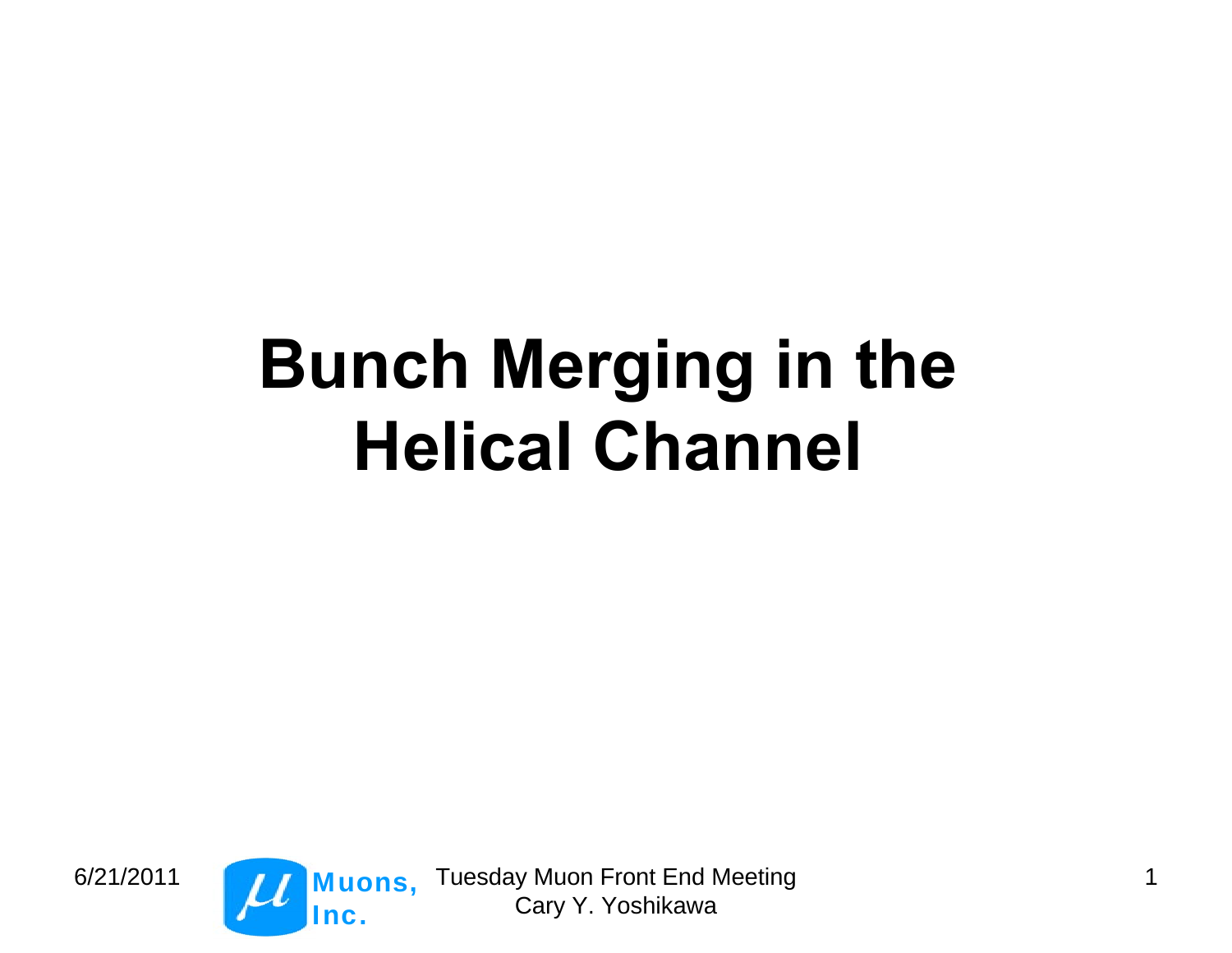**We are on the edge of a proof of principle helical channel design that merges 13 bunches exiting a first HCC, which fits the acceptance of a second HCC that cools the merged bunch.**



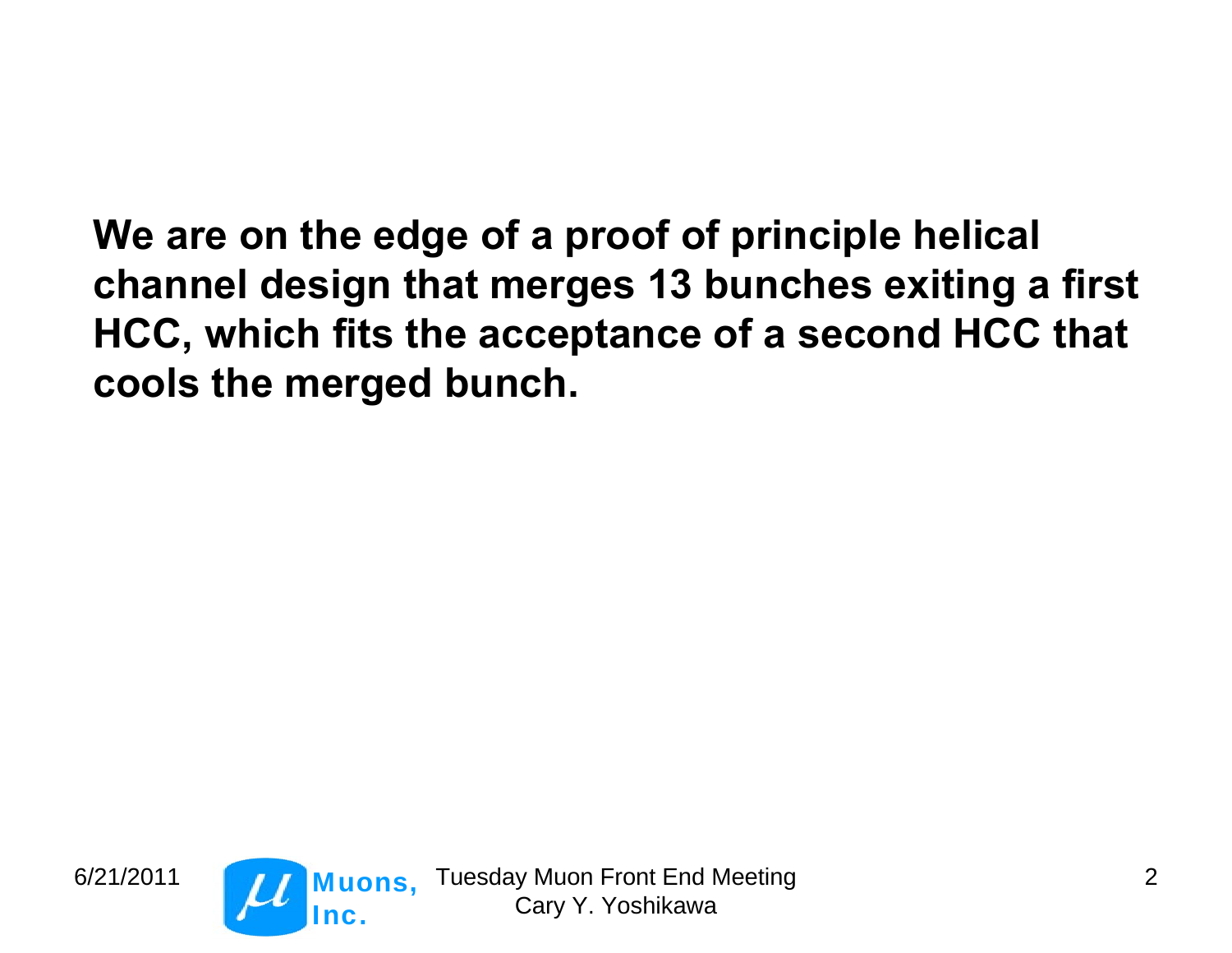# **"Proof of Principle" Design**

**40m of "bunch preparation" that puts different bunches at different energies.**

 **V'max = 1 MV/m, 204.17 MHz < f < 271.84 MHz η = 0.43**

- **60m of drift in the same helical channel w/o RF. η = 0.43**
- **~5m RF capture into a single bunch**
	- **V'max = 10 MV/m, f = 200 MHz**

**η = 0.43**

**General HCC parameters:**

- **λ = longitudinal spatial period = 1 m**
- r<sub>ref</sub> = 16 cm, κ = pitch = 1, η = 0.43, Bsol(z-axis) = 5.7 T

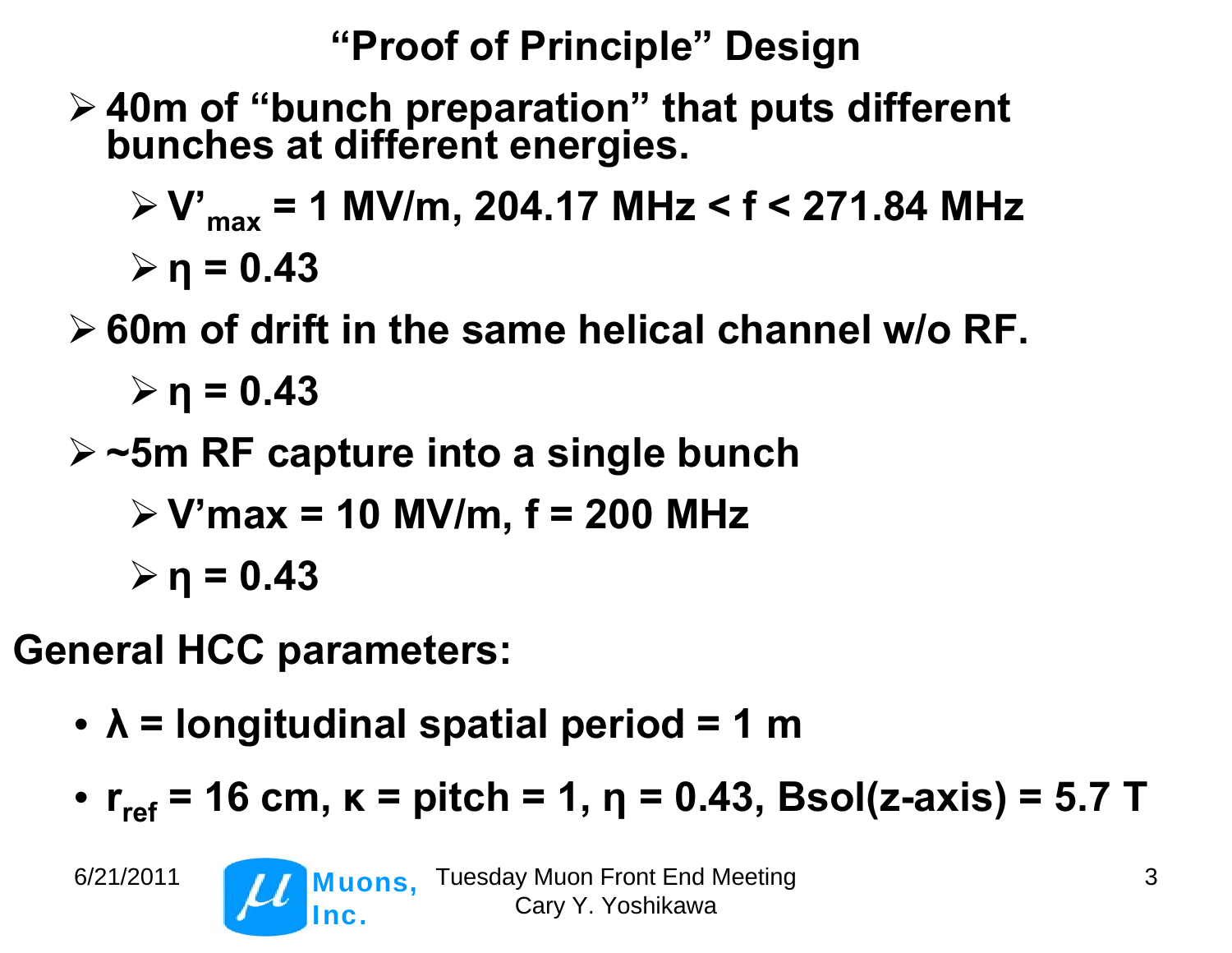#### **Boundary Conditions**

**(HCC reported by Katsuya at the 2011 Winter MAP Meeting @ JLAB)**

# Parameter list

|                | $\mathbf{Z}$          | $\mathbf b$ | $\mathbf{b}$ | bz      | V         | Е.   | $\mathbf K$       | $\boldsymbol{\lambda}$ | $\epsilon_{\mu}$      | $\epsilon$ <sub>T</sub>  | $\epsilon_{L}$ | $\epsilon_{6D}$ |
|----------------|-----------------------|-------------|--------------|---------|-----------|------|-------------------|------------------------|-----------------------|--------------------------|----------------|-----------------|
| unit           | m                     | T           | T/m          | $\top$  | GH<br>Z   | MV/m |                   | m                      |                       | mm<br>rad                | mm             | mm <sup>3</sup> |
|                | Chann<br>el<br>length | @<br>ref    | @ ref        | @ ref   | <b>RF</b> |      | $p_{\perp}/p_{z}$ |                        | Trans-<br>missio<br>n | <b>RMS</b><br>normalized |                | end of merger   |
| $\overline{0}$ |                       |             |              |         |           |      |                   |                        | 1.0                   | 21                       | 23             | 8900            |
| $\mathbf 1$    | 100                   | 1.2         | $-0.21$      | $-4.2$  | 0.2       | 16   | 1.0               | 1.0                    | 0.75                  | 1.9                      | 4.3            | 9.4             |
| 2              | 91                    | 1.8         | $-0.42$      | $-6.0$  | 0.4       | 16   | 1.0               | 0.7                    | 0.62                  | 0.86                     | 1.8            | 0.99            |
| $\mathbf{3}$   | 86                    | 3.1         | $-1.29$      | $-10.7$ | 0.8       | 16   | 1.0               | 0.4                    | 0.41                  | 0.32                     | 1.0            | 0.08            |
| $\overline{4}$ | 24                    | 4.2         | $-2.29$      | $-14.0$ | 0.8       | 16   | 1.0               | 0.3                    | 0.38                  | 0.34                     | 1.1            | 0.07            |
|                |                       |             |              |         |           |      |                   |                        |                       |                          |                |                 |

**start of merger**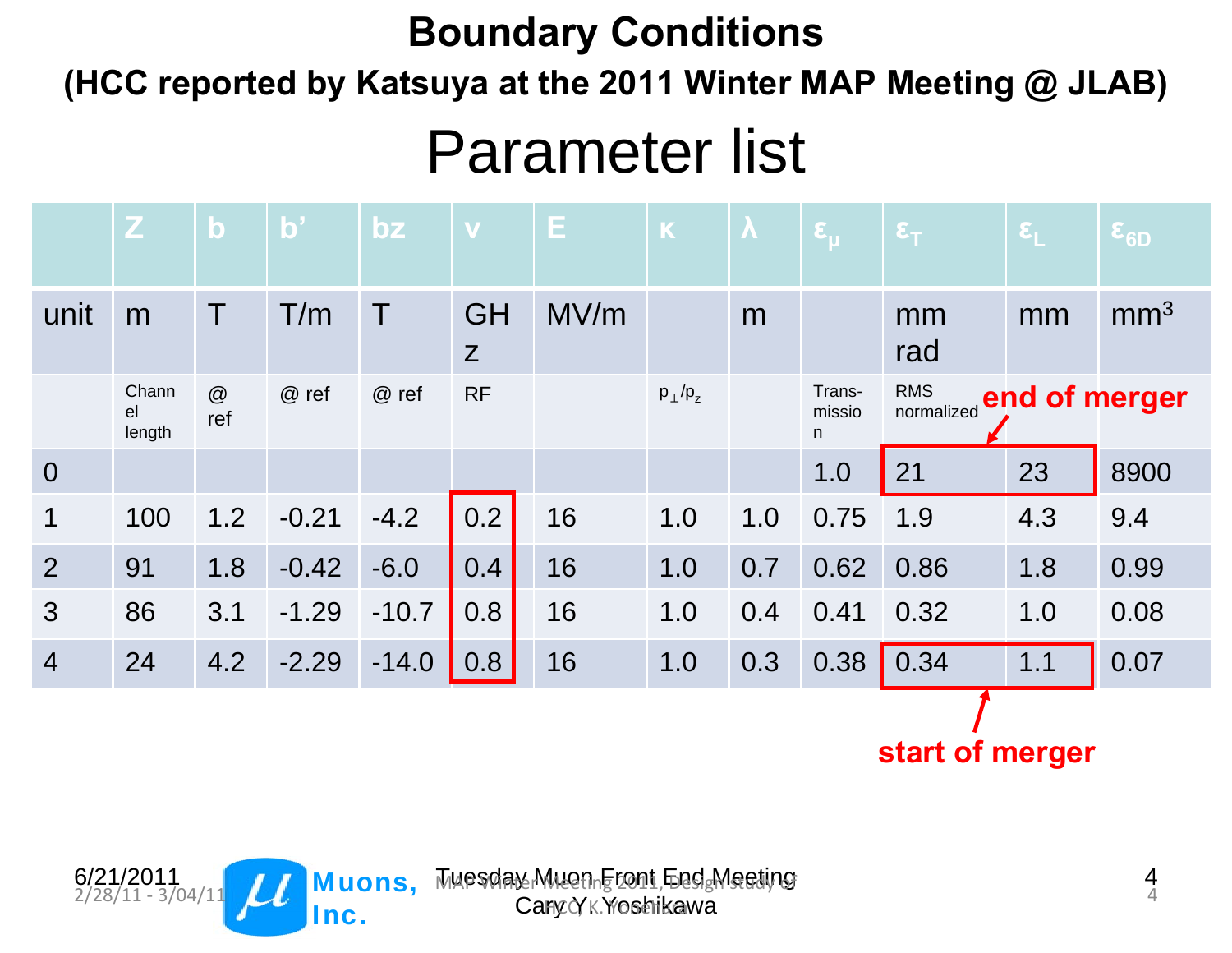#### **Boundary Conditions**

Parameter list **(HCC reported by Katsuya at the 2011 Winter MAP Meeting @ JLAB)**

|                         | $\mathbf{Z}$       | $\pm \Delta r$ | ±Δp/<br>p     | $\mathbf b$ | $\overline{\mathbf{b}}$ | $bz$               |                     | $\left[\mathbf{K}\right]$ | $\boldsymbol{\lambda}$ | $N_{\rm u}$ | $\epsilon_{\text{T}}$   | $\boldsymbol{\epsilon}_{\mathsf{L}}$ | $\epsilon_{6D}$ |
|-------------------------|--------------------|----------------|---------------|-------------|-------------------------|--------------------|---------------------|---------------------------|------------------------|-------------|-------------------------|--------------------------------------|-----------------|
| unit                    | m                  | cm             | $\frac{0}{0}$ | Τ           | T/m                     | $\hat{\mathbf{r}}$ | GHz                 |                           | m                      |             | mm<br>rad               | mm                                   | mm <sup>3</sup> |
|                         | Channe<br>I length | Full<br>Width  | Full<br>width | @<br>ref    | @ ref                   | @ ref              | <b>RF</b>           |                           |                        |             | end of merger           |                                      |                 |
| $\overline{\mathbf{1}}$ | $\overline{0}$     | 15             | 22            | 1.3         | $-0.5$                  | $-4.2$             |                     |                           | 1.0                    | 388 20.4    |                         | 42.8                                 | 12900           |
| 2                       | 40                 | 8              | 10            | 1.3         | $-0.5$                  | $-4.2$             | $0.3251$ 1.0        |                           | 1.0                    | 375         | 5.97                    | 19.7                                 | 415.9           |
| 3                       | 49                 | $\overline{7}$ | 10            | 1.4         | $-0.6$                  | $-4.8$             | $\overline{10.325}$ | 1.0                       | 0.9                    | 354         | 4.01                    | 15.0                                 | 10.8            |
| $\overline{4}$          | 129                | 3              | 2.5           | 1.7         | $-0.8$                  | $-5.2$             | $\mid 0.325 \mid$   | 1.0                       | 0.8                    | 327         | 1.02                    | 4.8                                  | 2.0             |
| 5                       | 219                | 1.7            | 1.8           | 2.6         | $-2.0$                  | $-8.5$             | 0.65                | 1.0                       | 0.5                    | 327         | 0.58                    | 2.1                                  | 3.2             |
| 6                       | 243                | 1.6            | 1.3           | 3.2         | $-3.1$                  | $-9.8$             | $\frac{1}{1}$ 0.65  | 1.0                       | 0.4                    | 327         | 0.42                    | 1.3                                  | 0.14            |
| $\overline{7}$          | 273                | 1.3            | 1.3           | 4.3         | $-5.6$                  | $-14.1$            | $\frac{1}{2}$ 0.65  | 1.0                       | 0.3                    | 327         | 0.32                    | 1.0                                  | 0.08            |
| 8                       | 303                | 1.2            | 1.1           | 4.3         | $-5.6$                  | $-14.1$            | $\frac{1}{2}$ 1.3   | 1.0                       | 0.3                    |             | $327$ <sub>1</sub> 0.34 | 1.1                                  | 0.07            |





6/21/2011 **Turn Muons**, Tuesday Muon Front End Meeting Cary Y. Yoshikawa 6/21/2011 **Muons, Iuesday Muon Front End Meeting**<br>12/02/09 **Muons, Mc** Design workshop @BNL, K, Yonehara

5 5

**start of merger**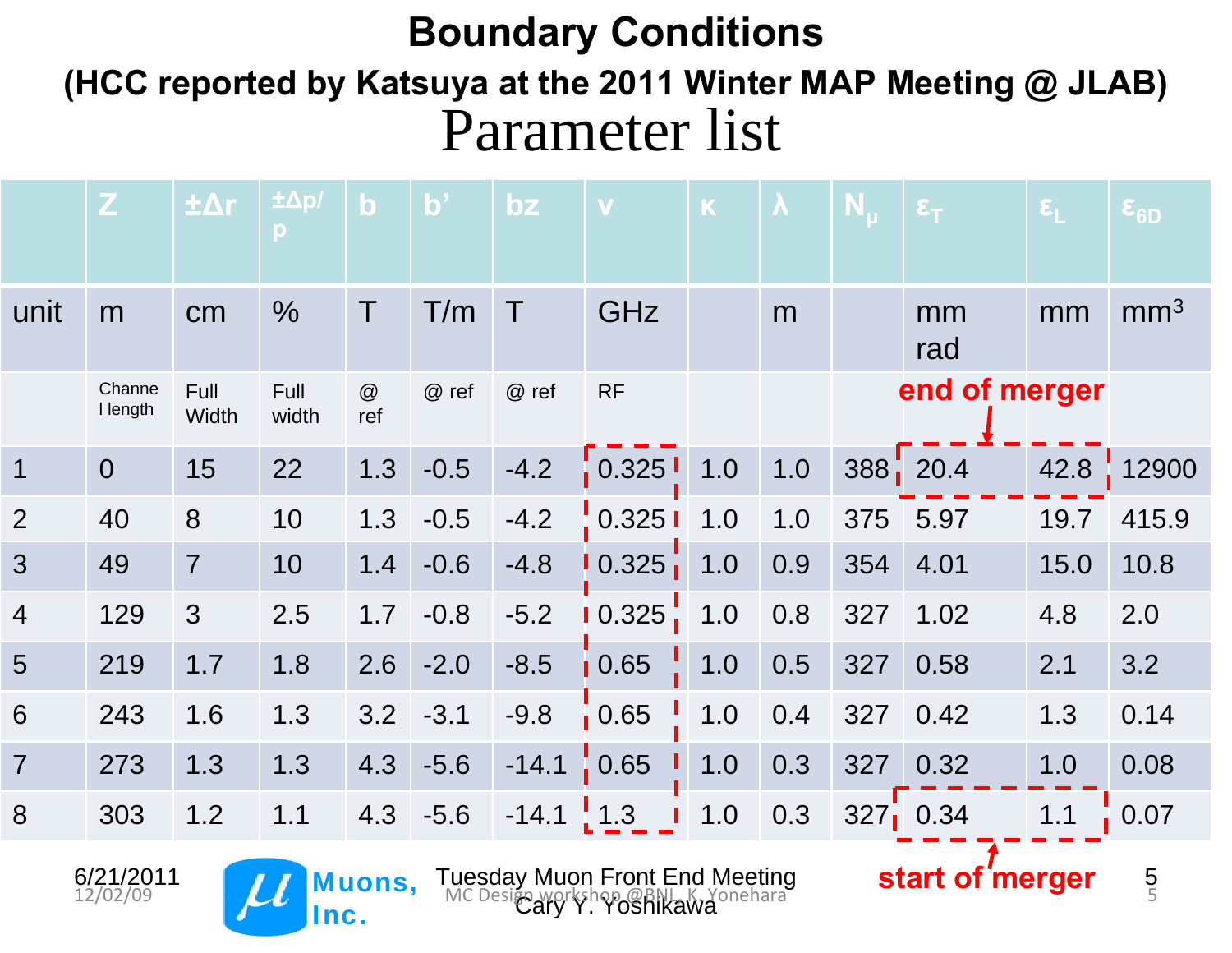**Energy of reference is scaled/accelerated from ~120 MeV out of Katsuya's HCC to 200 MeV for bunch merging, but emittances are assumed conserved in the acceleration.**



6/21/2011 **Trans, Tuesday Muon Front End Meeting** Cary Y. Yoshikawa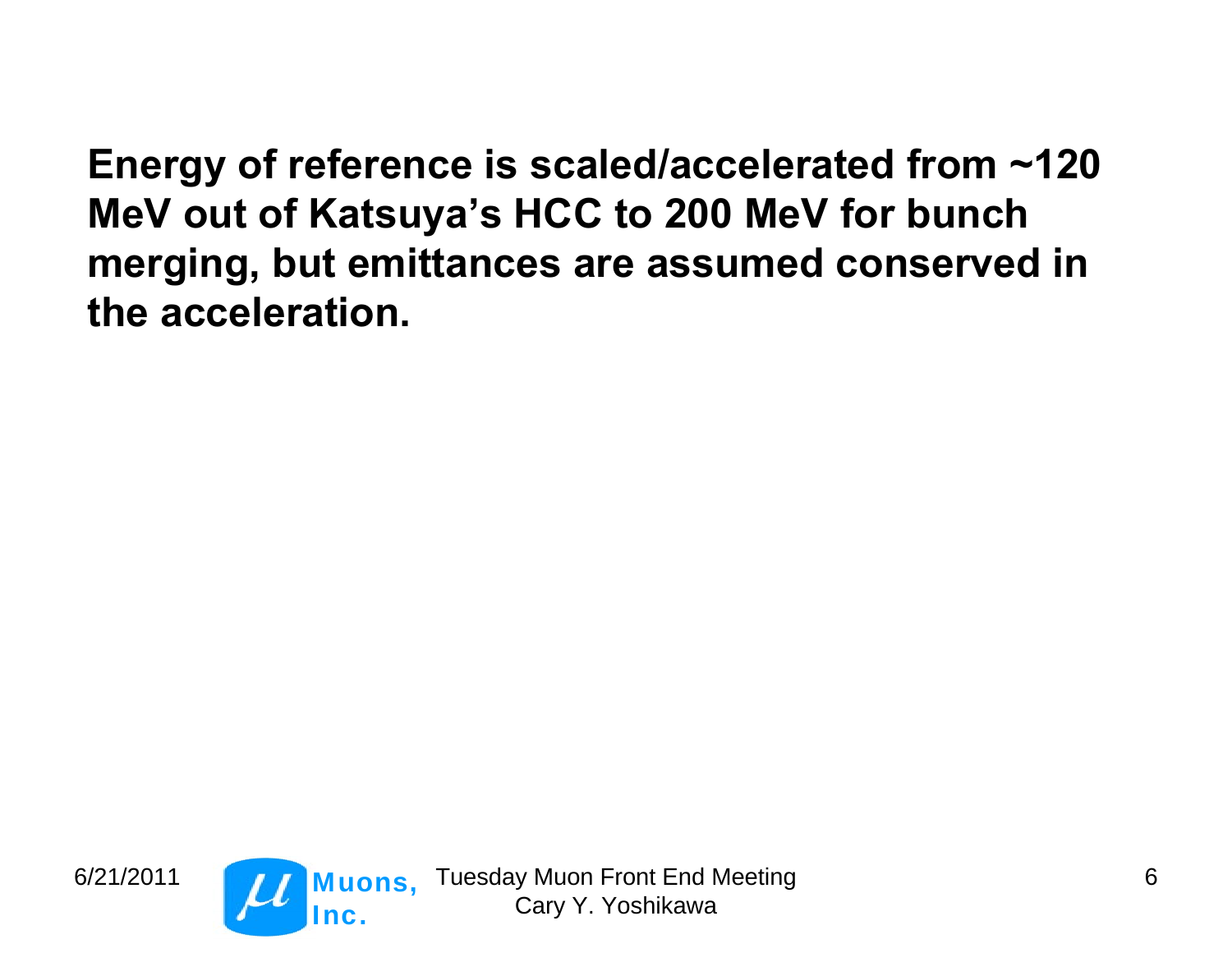#### **Bunch Preparation**

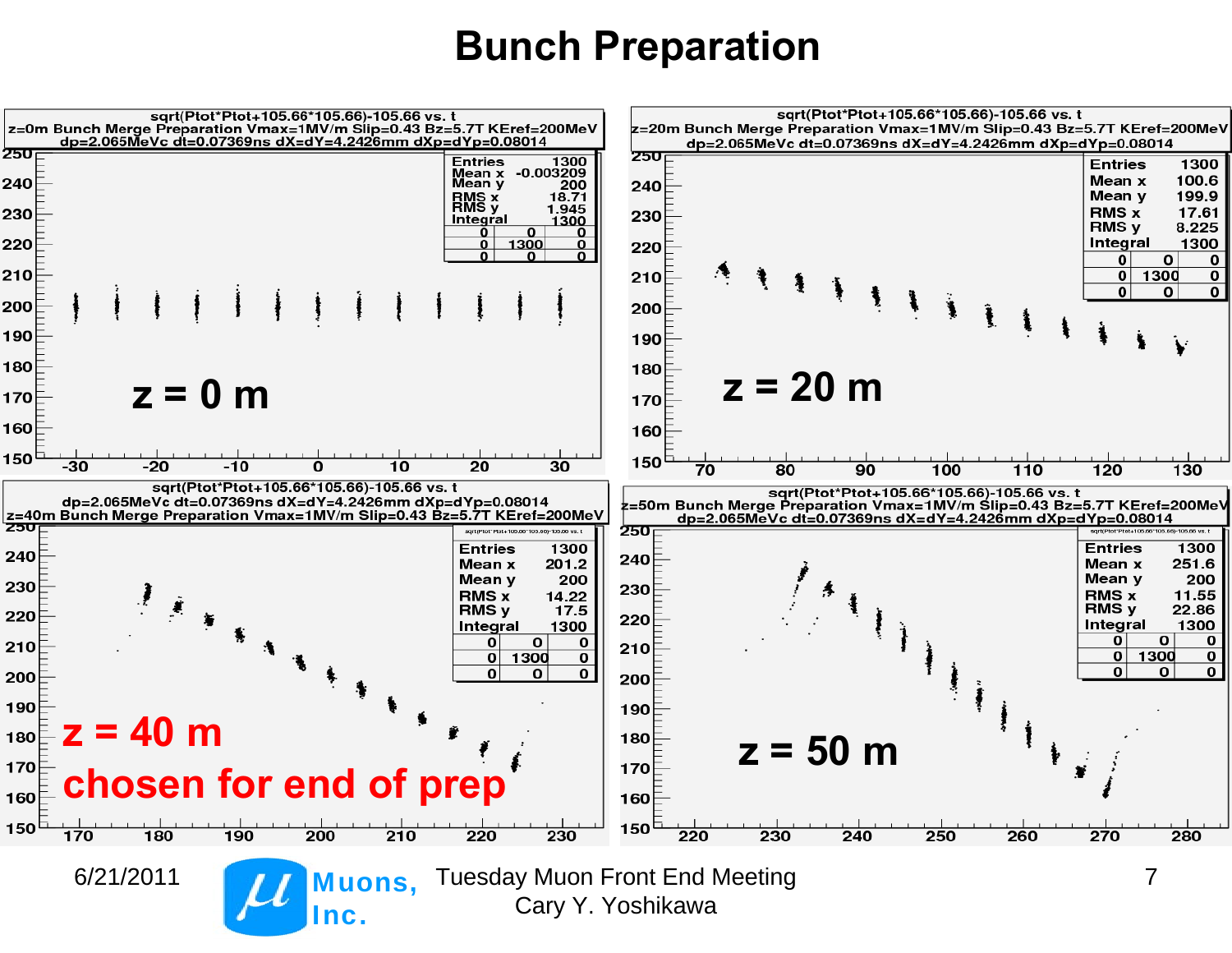#### **Bunch Preparation**

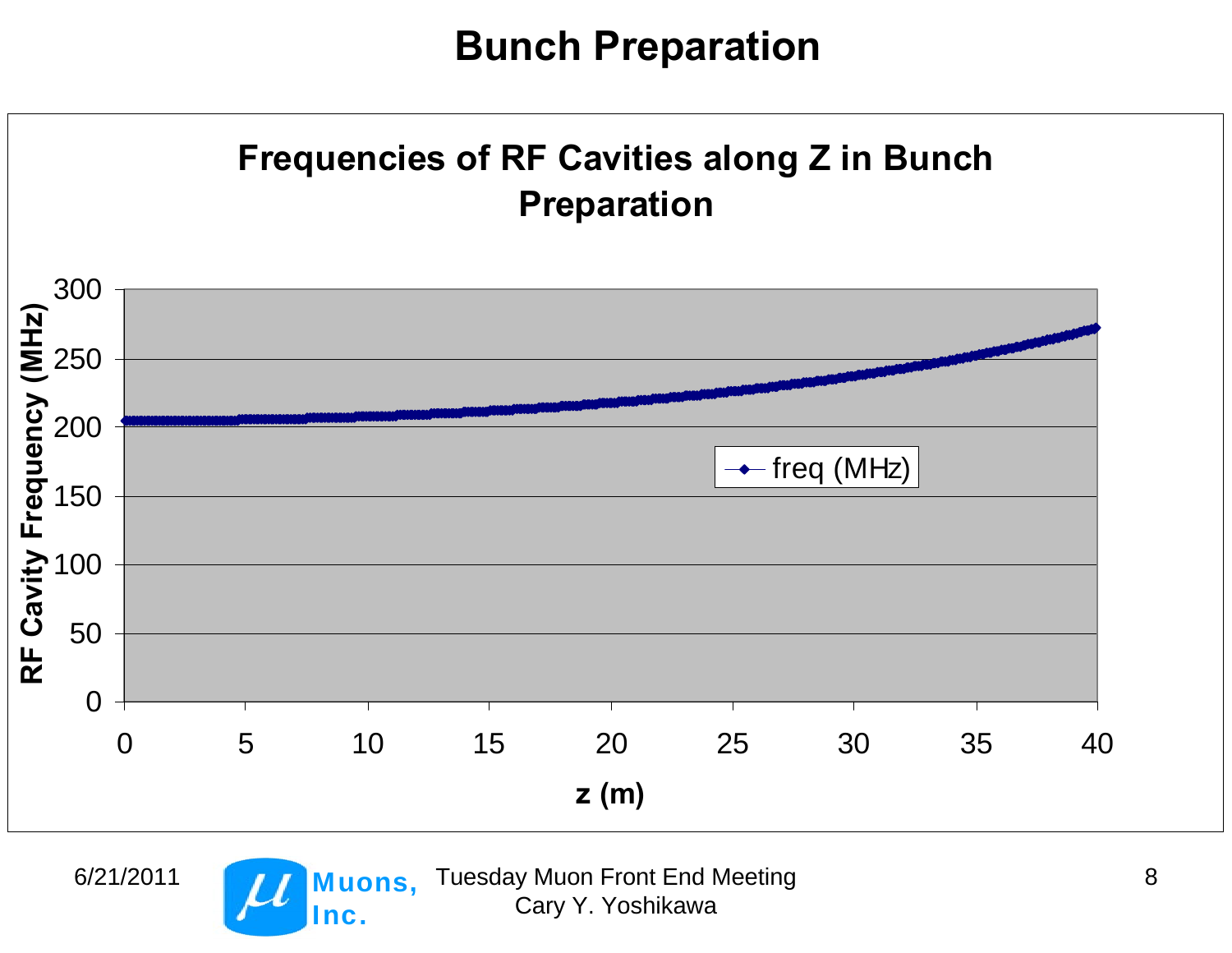#### **Drift w/o RF for Bunch Merge**

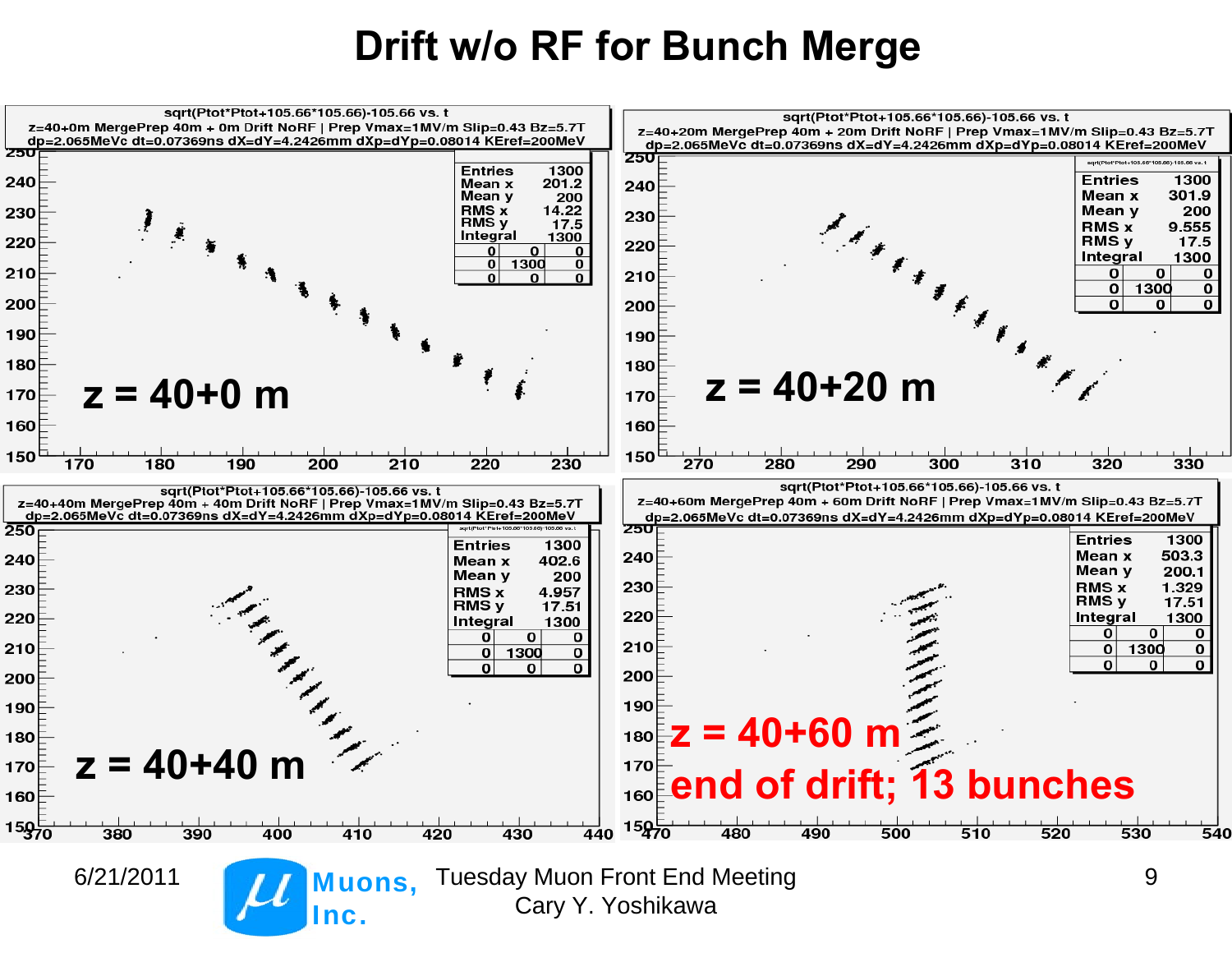#### **Drift w/o RF for Bunch Merge**

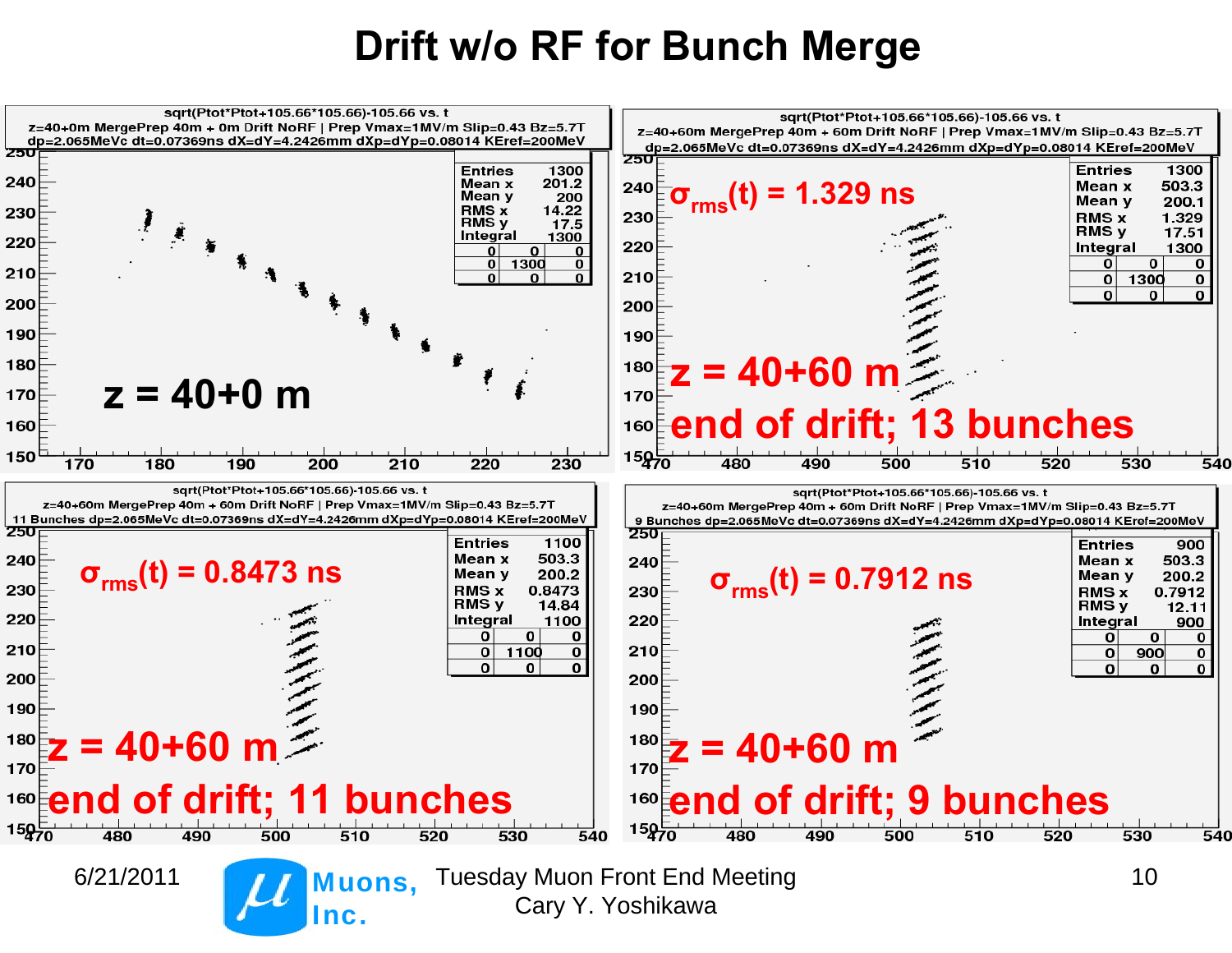# **Capture of 13 Bunches into a Single RF Bucket**

![](_page_10_Figure_1.jpeg)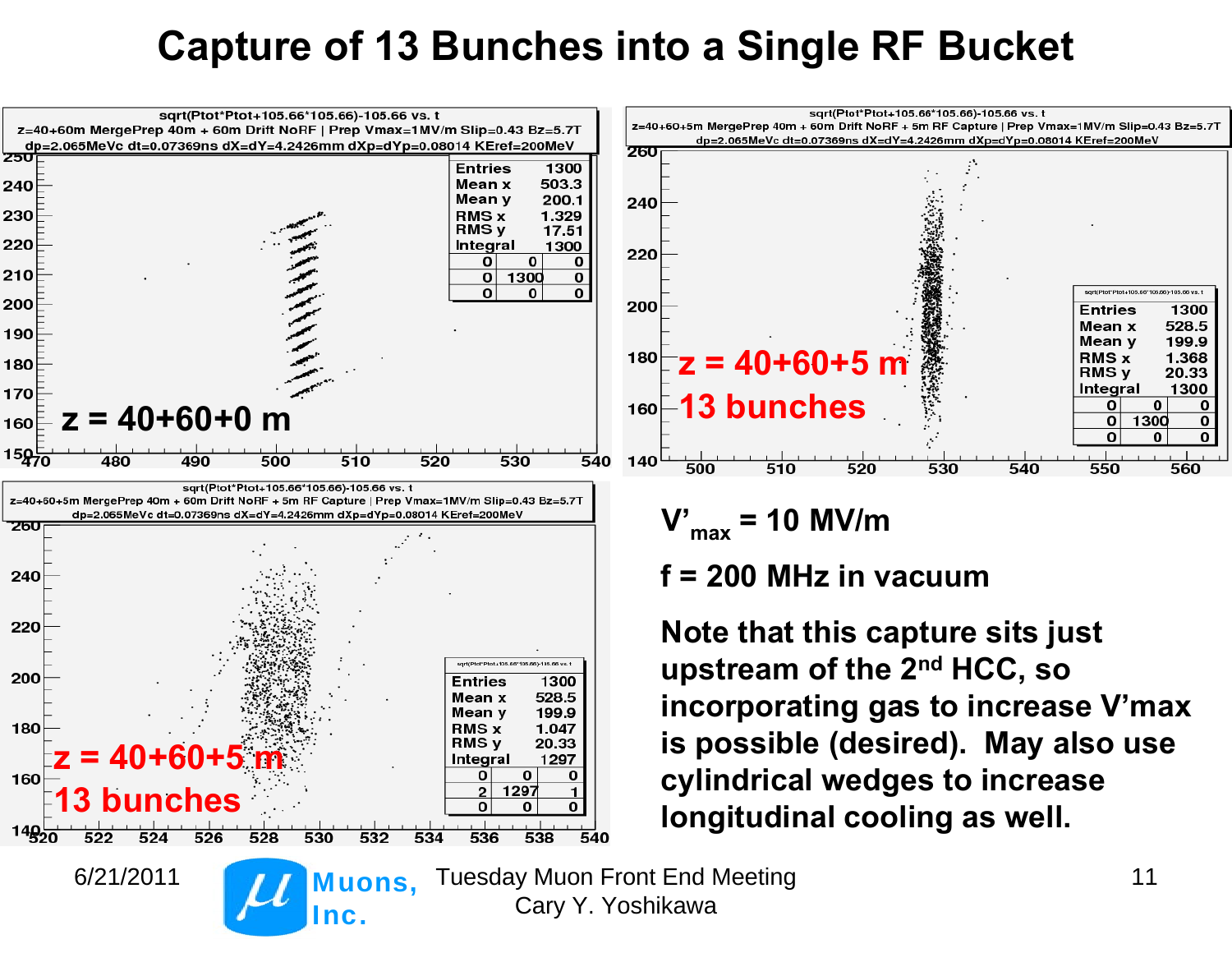# **Capture of Bunches into a Single RF Bucket**

![](_page_11_Figure_1.jpeg)

![](_page_11_Picture_3.jpeg)

6/21/2011 12 Cary Y. Yoshikawa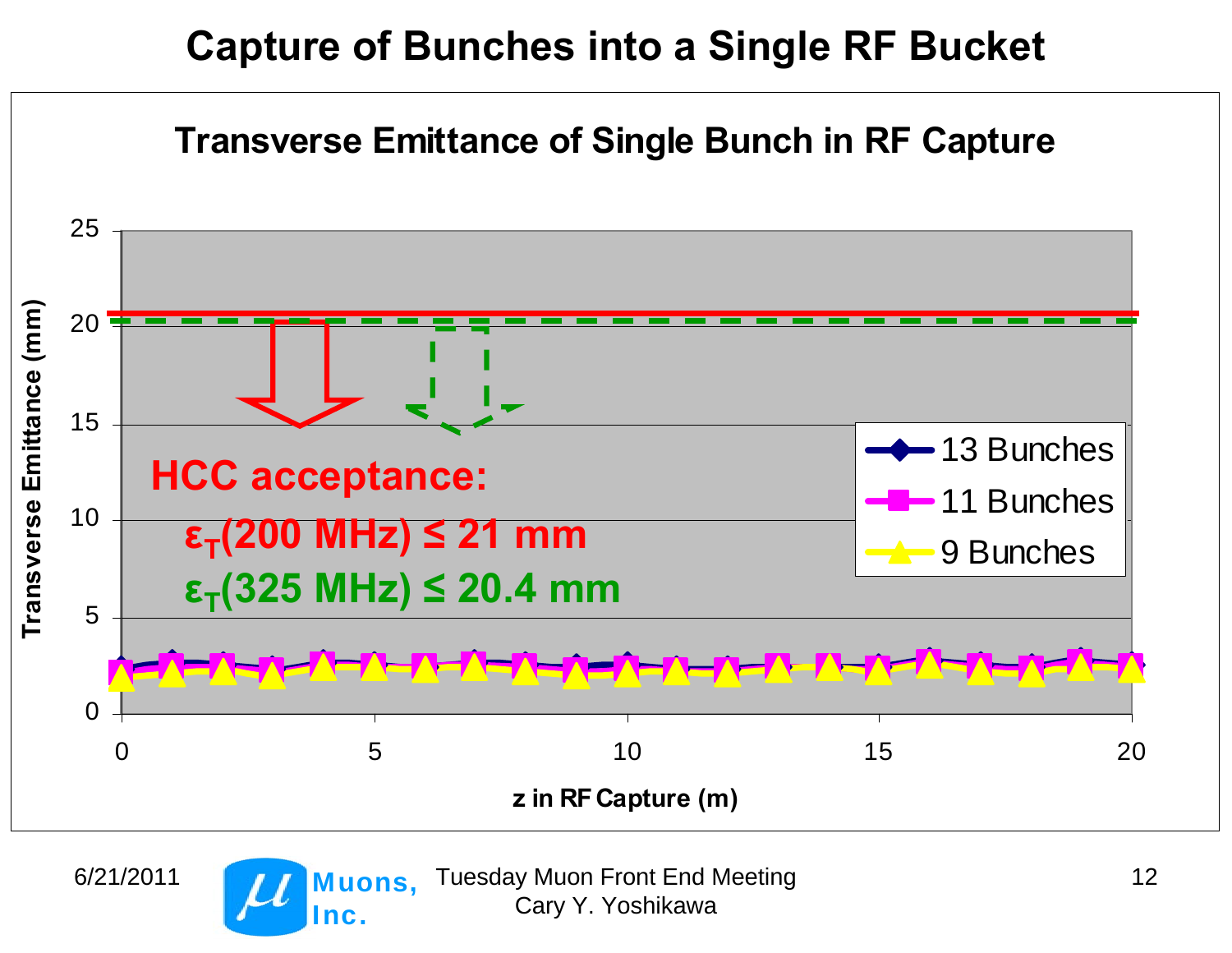# **Capture of Bunches into a Single RF Bucket**

![](_page_12_Figure_1.jpeg)